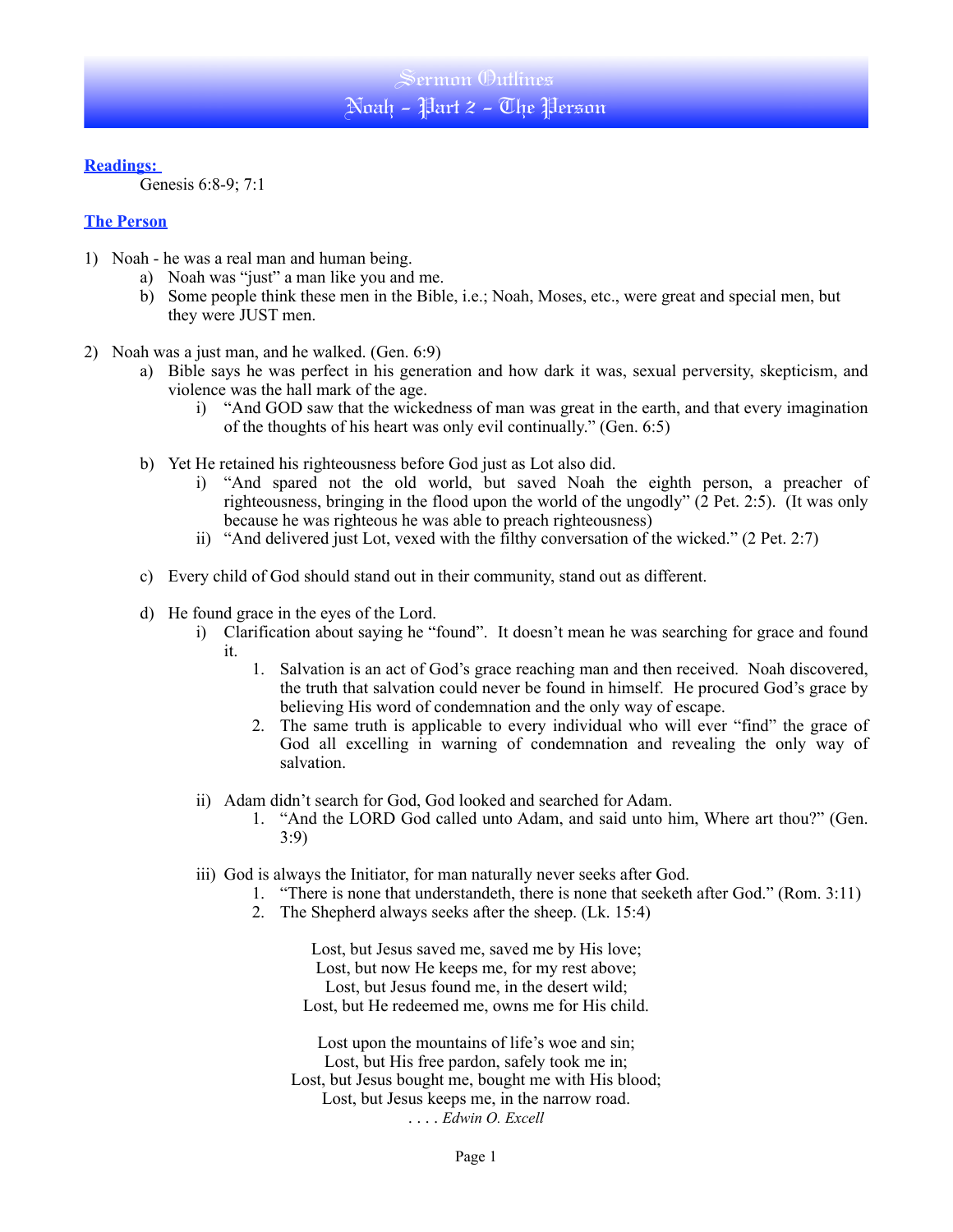

- e) He was a "just" a man" (Gen. 6:9)
	- i) He was just because of the grace of God.
		- 1. It is only by God's grace we can be justified before God.
			- (a) When God saves a man He justifies him, for man is not justified by the works of the law (Acts 13:39), but by "grace" (Titus 3:7); "Blood" (Rom. 5:9); "faith" (Rom. 3:28).
			- (b) Observe that it is only  $\triangle$ FTER salvation a man is justified by works. (Jam. 2:21)
		- 2. The finished work of Christ is what we depend on for our justification: "Knowing that a man is not justified by the works of the law, but by the faith of Jesus Christ, even we have believed in Jesus Christ, that we might be justified by the faith of Christ, and not by the works of the law: for by the works of the law shall no flesh be justified." (Gal. 2:16)
- 3) He was a perfect man. (Gen. 6:9)
	- a) Clarification of " perfect man"
		- i) It does not mean he was sinless, but he was upright in his generation.
		- ii) It is used four times of humanity in various aspects:
			- 1. "Behold, God will not cast away a perfect man, neither will he help the evil doers." (Job 8:20)
			- 2. "Mark the perfect man, and behold the upright: for the end of that man is peace." (Psa. 37:37)
			- 3. "Till we all come in the unity of the faith, and of the knowledge of the Son of God, unto a perfect man, unto the measure of the stature of the fulness of Christ." (Eph. 4:13)
			- 4. "For in many things we offend all. If any man offend not in word, the same is a perfect man, and able also to bridle the whole body." (Jam. 3:2)
		- iii) Christ was the only fully perfect man, not only in what he did or did not do, but essentially in Himself.
- 4) His salvation was evidenced in the life that he lived in his generation.
	- a) "If any man be in Christ, he is a new creature." (2 Cor. 5:17)
	- b) Walking with God means he walked in communion with God.
		- i) Adam hid because he had failed to walk in fellowship with God by disobeying His command (Gen. 3:8)
		- ii) Only of Noah and Enoch do we read they walked with God.
			- (a) "And Enoch walked with God after he begat Methuselah three hundred years, and begat sons and daughters"; "And Enoch walked with God: and he was not; for God took him." (Gen. 5:22, 24)
			- (b) "These are the generations of Noah: Noah was a just man and perfect in his generations, and Noah walked with God." (Gen. 6:9)
	- c) We cannot walk with the world and walk with God.
- 5) God talked to him. (Heb. 11:7)
	- a) We do not read of his talking with God but he listened to God and the result of that was:
		- i) He worked for God, building the ark. (Heb. 11:7)
			- ii) He moved with fear, that is, he lived in the reality that God is and he was accountable to God for what he heard.
				- 1. He built an ark for the saving of his house (Heb. 11:7), but it was available for the whole world. None could ever say there was no room for me.